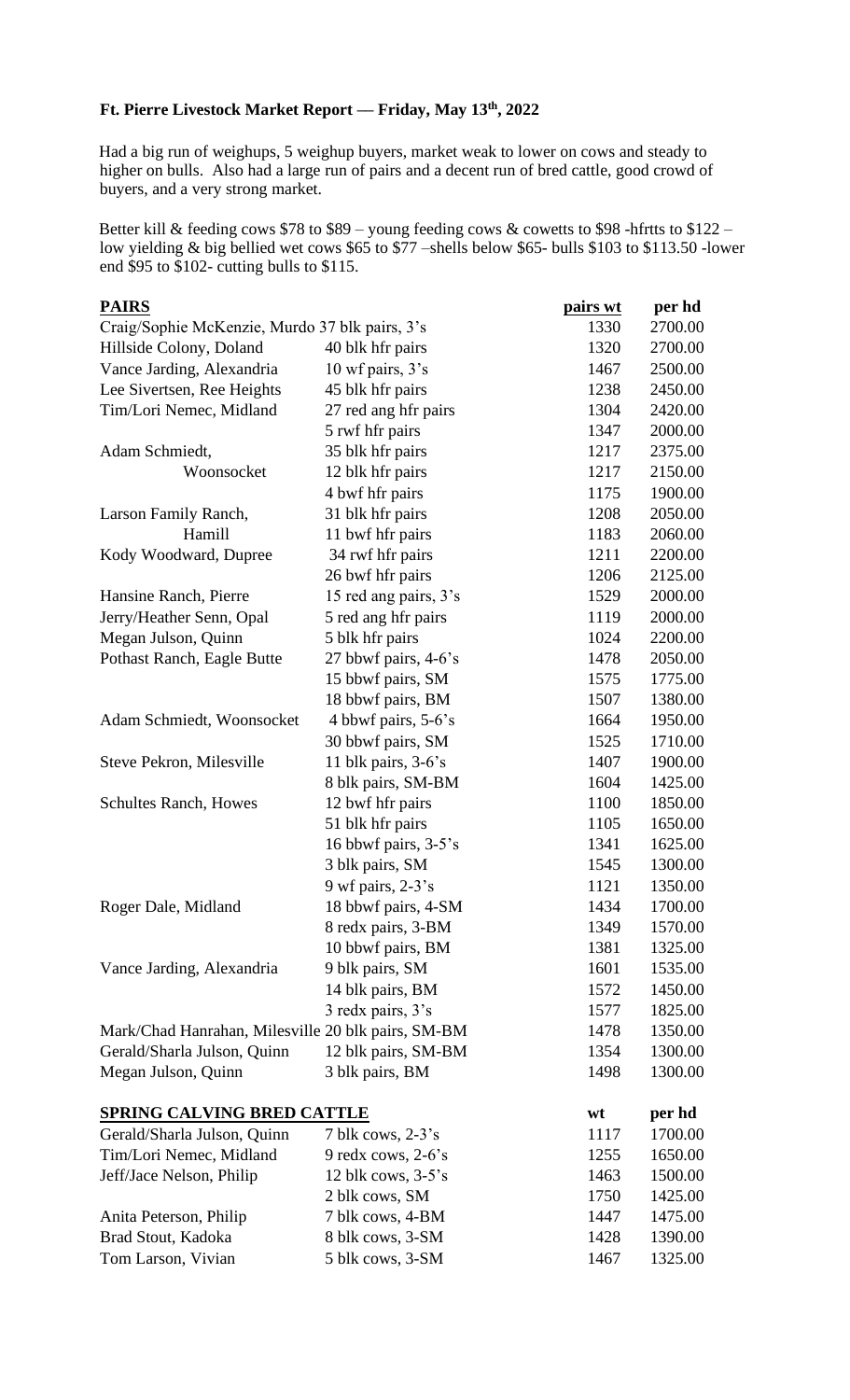| Schelske Ranch, Reliance                    | 7 blk hfrs (clf now 80 days) | 1182       | 1200.00        |  |  |
|---------------------------------------------|------------------------------|------------|----------------|--|--|
| <b>FALL CALVING BRED COWS</b>               |                              |            |                |  |  |
| Jordan Ranch, Rapid City<br><b>WEIGHUPS</b> | 38 blk cows, 3-4's clf 9-1   | 1205<br>wt | 1500.00<br>cwt |  |  |
|                                             |                              |            |                |  |  |
| <b>Bill Henderson</b>                       | 1 blk hfrtt                  | 1190       | 122.00         |  |  |
| <b>Gray Ranch</b>                           | 6 bbwf hfrtts                | 854        | 120.00         |  |  |
|                                             | 4 wf hfrtts                  | 833        | 111.00         |  |  |
| Jordan Ranch                                | 10 blk hfrtts                | 983        | 118.00         |  |  |
| Geersen Ranch                               | 25 blk hfrtts                | 1013       | 115.00         |  |  |
| <b>Tom Kaiser</b>                           | 4 blk hfrtts                 | 849        | 115.00         |  |  |
| Levi Rhoden                                 | 1 blk hfrtt                  | 815        | 115.00         |  |  |
| Tom Larson                                  | 7 blk hfrtts                 | 1292       | 114.00         |  |  |
| <b>Paul Schaefers</b>                       | 8 blk hfrtts                 | 1024       | 114.00         |  |  |
| Bryan Ranch                                 | 9 bbwf hfrtts                | 972        | 114.00         |  |  |
| Richard/Lorayna Papousek                    | 5 blk hfrtts                 | 1091       | 113.00         |  |  |
|                                             | 3 blk hfrtts                 | 1072       | 113.00         |  |  |
| <b>Trails End Ranch</b>                     | 1 redx/lim hfrtts            | 865        | 113.00         |  |  |
| Jeff Nelson                                 | 4 blk hfrtts                 | 1131       | 112.00         |  |  |
| <b>Bruce Murdock</b>                        | 5 bbwf hfrtts                | 1119       | 112.00         |  |  |
| Thad Caldwell                               | 3 blk hfrtts                 | 1080       | 112.00         |  |  |
| <b>Ryan Schelske</b>                        | 2 blk hfrtts                 | 1080       | 112.00         |  |  |
| <b>Jim Garrett</b>                          | 3 redx hfrtts                | 992        | 112.00         |  |  |
| Hahn/Wilson                                 | 2 bbwf hfrtts                | 938        | 112.00         |  |  |
| Don/Margery Fish                            | 3 bbwf hfrtts                | 932        | 112.00         |  |  |
| Dawson Jandreau                             | 3 blk hfrtts                 | 1110       | 111.00         |  |  |
| <b>Wes/Dustin Reeves</b>                    | 4 ch/redx hfrtts             | 1050       | 111.00         |  |  |
| Mike Trapp                                  | 3 bbwf hfrtts                | 1023       | 111.00         |  |  |
| <b>Bruce Mathews</b>                        | 1 bwf hfrtt                  | 1000       | 111.00         |  |  |
| Kenny Knutson                               | 2 blk hfrtts                 | 940        | 111.00         |  |  |
| <b>Clayton Bryan</b>                        | 2 blk hfrtts                 | 910        | 111.00         |  |  |
| Dean Heeb                                   | 5 blk hfrtts                 | 1257       | 110.50         |  |  |
| John Lake                                   | 10 bwf hfrtts                | 954        | 110.50         |  |  |
| Doug Perry                                  | 3 blk hfrtts                 | 1172       | 110.00         |  |  |
| Marty Jandreau                              | 1 blk hfrtt                  | 970        | 108.00         |  |  |
| Mark Strait                                 | 1 blk hfrtt                  | 1240       | 106.00         |  |  |
| <b>ER Cons</b>                              | 18 redx hfrtts               | 1214       | 106.00         |  |  |
| <b>Bar JZ Ranches</b>                       | 1 wf hfrtt                   | 1110       | 106.00         |  |  |
| Don/Tracy Beckler                           | 3 blk hfrtts                 | 1093       | 106.00         |  |  |
| Jerry Schwarting                            | 1 blk hfrtt                  | 1125       | 105.00         |  |  |
| Tim/Lori Nemec                              | 1 redx hfrtt                 | 1025       | 105.00         |  |  |
| <b>Robert Mader</b>                         | 1 bwf hfrtt                  | 925        | 105.00         |  |  |
| <b>Steve Pekron</b>                         | 1 blk hfrtt                  | 1270       | 103.00         |  |  |
| <b>Jessen Bros</b>                          | 1 blk hfrtt                  | 930        | 103.00         |  |  |
| Mandy Lewandowski                           | 1 blk hfrtt                  | 1230       | 102.00         |  |  |
| Bork & Sons                                 | 1 blk hfrtt                  | 1160       | 102.00         |  |  |
| <b>Durward Ratzlaff</b>                     | 1 blk hfrtt                  | 1065       | 101.00         |  |  |
| Geersen Ranch                               | 7 blk cowtts                 | 1005       | 98.00          |  |  |
| <b>WR</b> Consignor                         | 1 bwf cowtt                  | 1135       | 96.00          |  |  |
| <b>Ed/Kathy Chauncey</b>                    | 7 blk/red cowtts             | 931        | 95.00          |  |  |
|                                             | 2 bbwf cowtts                | 885        | 92.00          |  |  |
| <b>Bill Henderson</b>                       | 2 blk cowtts                 | 1388       | 92.00          |  |  |
| Ed Briggs                                   | 1 blk cowtt                  | 1105       | 92.00          |  |  |
| Doug/Dan Knox<br>Tim/Lori Nemec             | 9 blk cowtts                 | 1186       | 90.00          |  |  |
|                                             | 2 redx cowtts                | 1060       | 90.00          |  |  |
|                                             | 5 redx cowtts                | 1166       | 85.00          |  |  |
| Jon Jordan                                  | 3 blk cowtts                 | 1058       | 92.00          |  |  |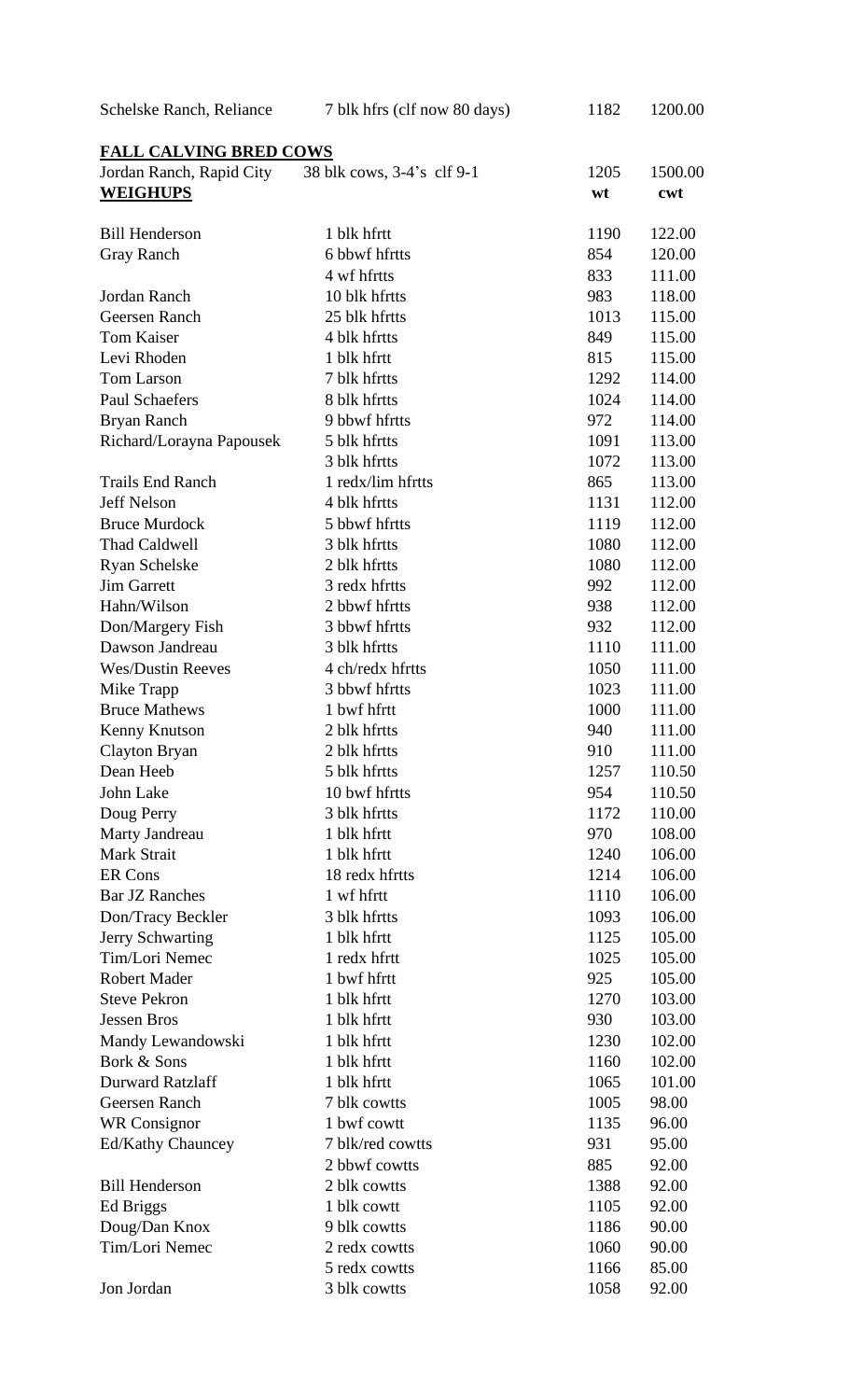|                          | 6 blk cowtts    | 1112 | 86.00 |
|--------------------------|-----------------|------|-------|
| Chris Iversen            | 2 blk cowtts    | 1083 | 89.00 |
| <b>Trails End Ranch</b>  | 3 redx cowtts   | 1038 | 89.00 |
| Don/Margery Fish         | 3 blk cowtts    | 1158 | 88.00 |
| <b>Bruce Mathews</b>     | 1 blk cowtt     | 1260 | 87.00 |
| <b>Marty Kinsley</b>     | 3 bbwf cowtts   | 1162 | 87.00 |
| Richard/Lynn Siedschlaw  | 1 blk cowtt     | 1380 | 86.00 |
| <b>Jeff Nelson</b>       | 5 blk cowtts    | 1368 | 86.00 |
| Jason Jensen             | 1 blk cowtt     | 1325 | 86.00 |
| Thad Caldwell            | 3 blk cowtts    | 1185 | 86.00 |
| <b>Burjes Fitch</b>      | 4 blk cowtts    | 1176 | 86.00 |
| Jerry Schwarting         | 3 blk cowtts    | 1118 | 86.00 |
| <b>Trails End Ranch</b>  | 5 redx/lim cows | 1240 | 89.00 |
| Art Beringer             | 1 blk cow       | 1350 | 87.00 |
| <b>Ross Nielsen</b>      | 1 blk cow       | 1325 | 86.00 |
|                          | 1 blk cow       | 1300 | 78.00 |
| Dean/Matt Heeb           | 3 blk cows      | 1523 | 85.00 |
|                          | 1 blk cow       | 1415 | 84.00 |
| Craig/Sophie McKenzie    | 1 blk cow       | 1425 | 85.00 |
|                          | 3 blk cows      | 1370 | 81.00 |
| <b>Bar JZ Ranches</b>    | 1 blk cow       | 1410 | 85.00 |
|                          | 1 blk cow       | 1735 | 83.00 |
|                          | 1 wf cow        | 1310 | 82.00 |
| <b>Matt Sandal</b>       | 3 blk cows      | 1315 | 85.00 |
| Tom Larson               | 1 blk cow       | 1210 | 86.00 |
|                          | 1 blk cow       | 1425 | 82.00 |
| Jason Jensen             | 1 charx cow     | 1315 | 85.00 |
|                          | 6 bbwf cows     | 1538 | 83.50 |
| <b>Richard Jobgen</b>    | 9 blk cows      | 1362 | 84.50 |
|                          | 1 blk cow       | 1590 | 80.50 |
| Leonard Heim             | 1 blk cow       | 1775 | 84.00 |
| <b>Larry McQuistion</b>  | 4 blk cows      | 1498 | 84.00 |
| Delbert Woodward         | 24 blk cows     | 1469 | 84.00 |
|                          | 21 blk cows     | 1398 | 74.50 |
| Ed Briggs                | 4 blk cows      | 1279 | 85.00 |
|                          | 1 bwf cow       | 1605 | 78.00 |
| <b>Bruce Mathews</b>     | 1 blk cow       | 1250 | 85.00 |
| Jon Jordan               | 11 blk cows     | 1418 | 84.00 |
| <b>Wes/Dustin Reeves</b> | 10 blk cows     | 1410 | 84.00 |
| Jerry Schwarting         | 6 blk cows      | 1298 | 84.50 |
| <b>Steve Pekron</b>      | 3 blk cows      | 1327 | 84.00 |
| <b>Scott Scott</b>       | 1 blk cow       | 1720 | 83.50 |
| Landon Bork              | 1 redx cow      | 1510 | 83.00 |
|                          | 1 redx cow      | 1540 | 78.00 |
| <b>Burjes Fitch</b>      | 2 blk cows      | 1465 | 83.00 |
| <b>Bruce Murdock</b>     | 1 blk cow       | 1440 | 83.00 |
| Cliff Bryan              | 1 blk cow       | 1230 | 83.00 |
| <b>Clayton Bryan</b>     | 5 bbwf cows     | 1260 | 82.50 |
| <b>Bill Henderson</b>    | 8 blk cows      | 1519 | 82.00 |
| Benny/Wanda Krogman      | 1 blk cow       | 1515 | 82.00 |
|                          | 1 blk cow       | 1395 | 81.00 |
| Allen/Leanne Weischedel  | 5 redx cows     | 1405 | 82.00 |
| Mark Strait              | 1 blk cow       | 1300 | 82.00 |
|                          | 1 blk cow       | 1220 | 82.00 |
| Jeff Nelson              | 1 blk cow       | 1580 | 81.50 |
| <b>WR</b> Consignor      | 4 bbwf cows     | 1419 | 81.50 |
| Labrier Ranch            | 16 blk cows     | 1338 | 81.50 |